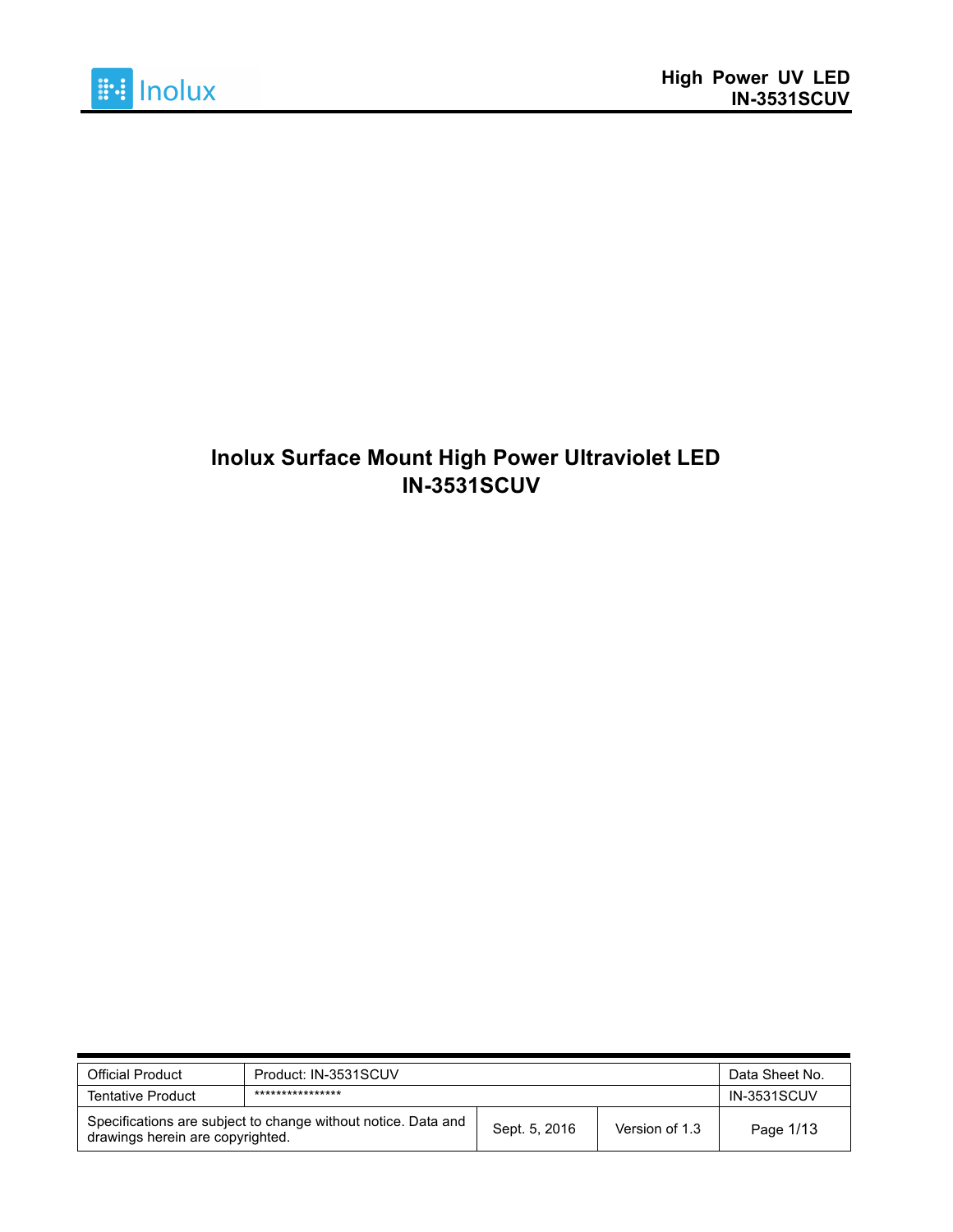# **i i lnolux**

| <b>Official Product</b>                                                                           | Product: IN-3531SCUV | Data Sheet No.     |           |
|---------------------------------------------------------------------------------------------------|----------------------|--------------------|-----------|
| <b>Tentative Product</b>                                                                          | ****************     | <b>IN-3531SCUV</b> |           |
| Specifications are subject to change without notice. Data and<br>drawings herein are copyrighted. | Sept. 5, 2016        | Version of 1.3     | Page 2/13 |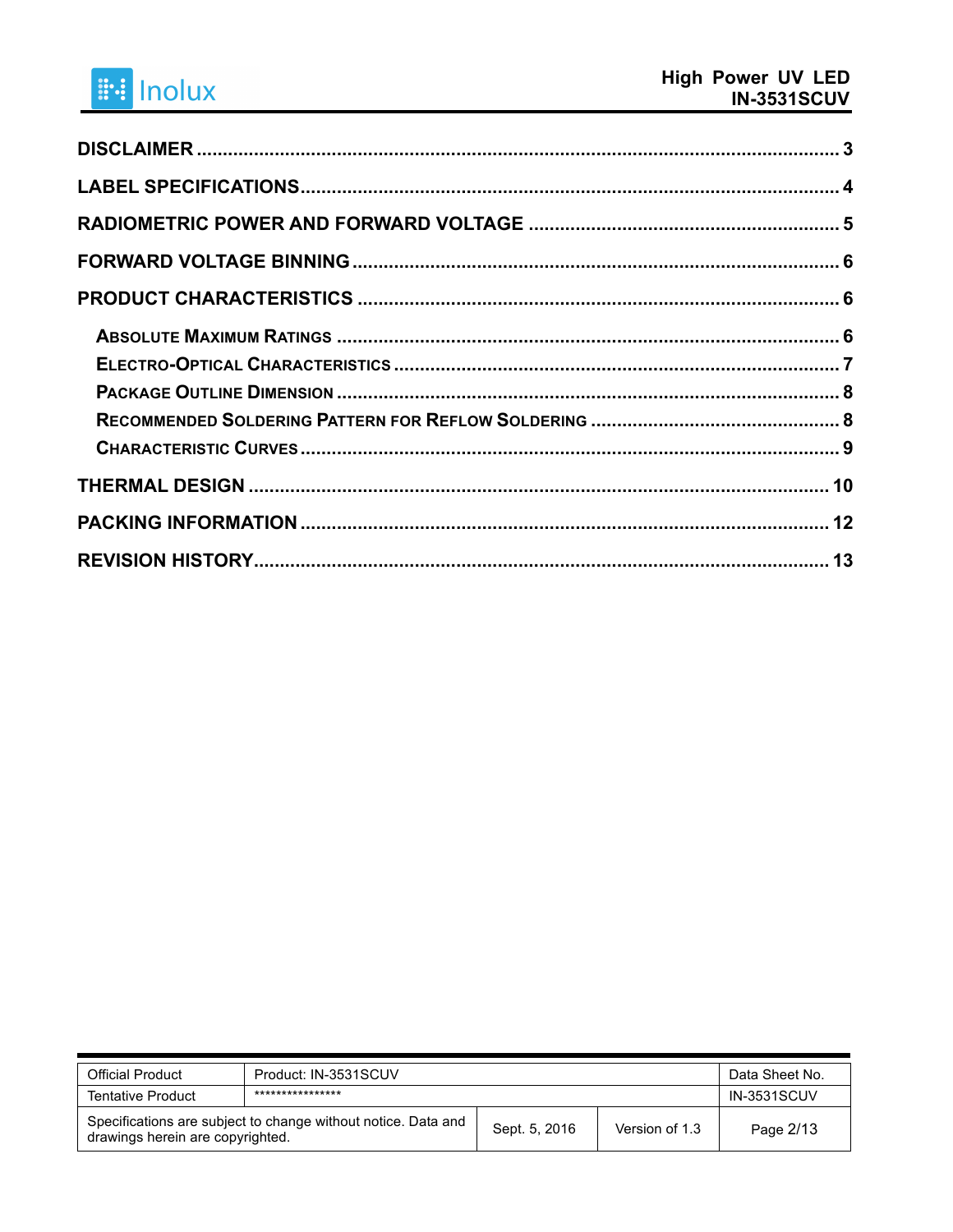

## **DISCLAIMER**

INOLUX reserves the right to make changes without further notice to any products herein to improve reliability, function or design. INOLUX does not assume any liability arising out of the application or use of any product or circuit described herein; neither does it convey any license under its patent rights, nor the rights of others.

## **LIFE SUPPORT POLICY**

INOLUX's products are not authorized for use as critical components in life support devices or systems without the express written approval of the President of INOLUX or INOLUX CORPORATION. As used herein:

1. Life support devices or systems are devices or systems which, (a) are intended for surgical implant into the body, or (b) support or sustain life, and (c) whose failure to perform when properly used in accordance with instructions for use provided in the labeling, can be reasonably expected to result in a significant injury of the user.

2. A critical component in any component of a life support device or system whose failure to perform can be reasonably expected to cause the failure of the life support device or system, or to affect its safety or effectiveness.

| <b>Official Product</b>                                                                           | Product: IN-3531SCUV | Data Sheet No.     |           |
|---------------------------------------------------------------------------------------------------|----------------------|--------------------|-----------|
| <b>Tentative Product</b>                                                                          | ****************     | <b>IN-3531SCUV</b> |           |
| Specifications are subject to change without notice. Data and<br>drawings herein are copyrighted. | Sept. 5, 2016        | Version of 1.3     | Page 3/13 |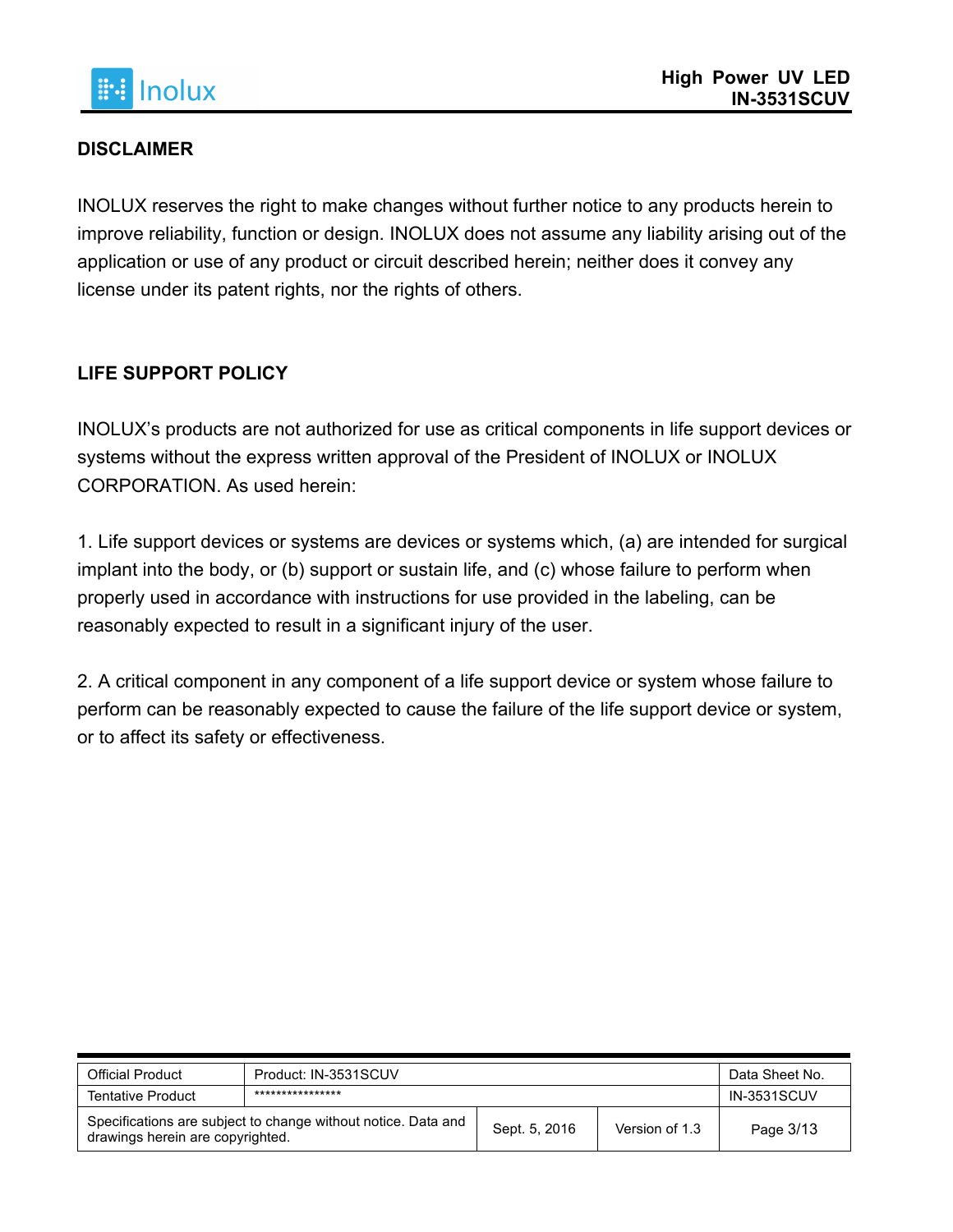

# **Label Specifications**

**INOLUX P/N:**

|                | N                   |                    |  |                                   |                              | - 3531 SCUV-XXXX     |  |             |                              |  |  |  |
|----------------|---------------------|--------------------|--|-----------------------------------|------------------------------|----------------------|--|-------------|------------------------------|--|--|--|
|                |                     |                    |  |                                   |                              |                      |  |             |                              |  |  |  |
|                |                     | <b>Series Name</b> |  | <b>Substrate / Emitting Color</b> |                              | <b>Customer Code</b> |  |             |                              |  |  |  |
| <b>IN-3531</b> | Inolux 3535 package |                    |  |                                   | Ceramic 1~3W<br>UV@390-420nm |                      |  | <b>XXXX</b> | <b>Customer Product Code</b> |  |  |  |
|                |                     |                    |  |                                   |                              |                      |  |             |                              |  |  |  |

# **Lot No.:**

| 2<br>1                       | 3                                                              | 4                                                          | 5                                                                             | 6      | 7                  | 8      | 9            | 10      |
|------------------------------|----------------------------------------------------------------|------------------------------------------------------------|-------------------------------------------------------------------------------|--------|--------------------|--------|--------------|---------|
|                              |                                                                |                                                            |                                                                               |        |                    |        |              |         |
| Code 1 2                     | Code 3                                                         | Code 4                                                     | Code 5                                                                        | Code 6 | Code 7             | Code 8 | Code 9       | Code 10 |
|                              | Mfg. Year                                                      | Mfg. Month                                                 | Mfg. Date                                                                     |        | Consecutive number |        | Special code |         |
| <b>Internal Tracing Code</b> | $2010 - A$<br>$2011 - B$<br>$2012 - C$<br>$2013 - D$<br>٠<br>٠ | $1:$ Jan.<br>2:Feb.<br>1.111<br>A:Oct.<br>B:Nov.<br>C:Dec. | 1: A<br>2:B<br>3C<br>$\cdots$<br>26:Z<br>27:7<br>28:8<br>29:9<br>30:3<br>31:4 |        | $01 - ZZ$          |        | $000 - ZZ$   |         |

| <b>Official Product</b>          | Product: IN-3531SCUV                                          | Data Sheet No.     |                |           |
|----------------------------------|---------------------------------------------------------------|--------------------|----------------|-----------|
| <b>Tentative Product</b>         | ****************                                              | <b>IN-3531SCUV</b> |                |           |
| drawings herein are copyrighted. | Specifications are subject to change without notice. Data and | Sept. 5, 2016      | Version of 1.3 | Page 4/13 |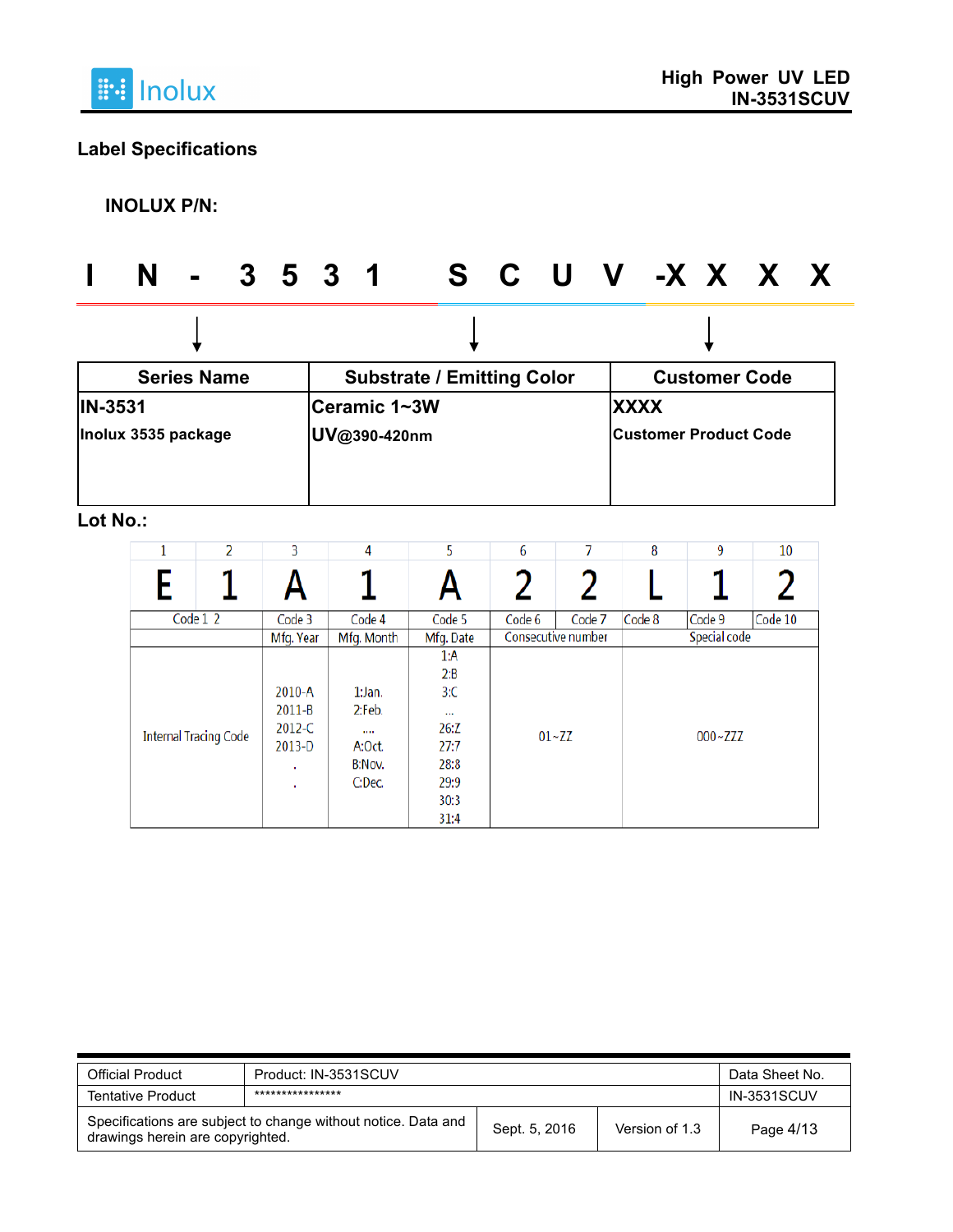

# **Radiometric Power and Forward Voltage**

 $(Tj = 25 °C)$ 

|                    |                 | Performance at Test Current 500 mA |             |     |       | Performance at    |
|--------------------|-----------------|------------------------------------|-------------|-----|-------|-------------------|
|                    |                 |                                    |             |     |       | 700mA             |
| Part Number        | Color           |                                    |             |     | $V_f$ | Calculated        |
|                    |                 |                                    | Min.        |     |       | Minimum           |
|                    |                 | Group                              | Radiometric | Min | Max   | Radiometric Power |
|                    |                 |                                    | Power (mW)  |     |       | (mW)              |
|                    |                 | NF1                                | 600         | 2.8 | 4.2   | 780               |
|                    |                 | NF <sub>2</sub>                    | 650         | 2.8 | 4.2   | 850               |
|                    | U50             | NF3                                | 700         | 2.8 | 4.2   | 910               |
|                    | $(390 - 400nm)$ | NF4                                | 750         | 2.8 | 4.2   | 980               |
|                    |                 | NF5                                | 800         | 2.8 | 4.2   | 1050              |
|                    |                 | NF1                                | 600         | 2.8 | 4.2   | 780               |
|                    |                 | NF <sub>2</sub>                    | 650         | 2.8 | 4.2   | 850               |
|                    | U60             | NF3                                | 700         | 2.8 | 4.2   | 910               |
| <b>IN-3531SCUV</b> | (400~410nm)     | NF4                                | 750         | 2.8 | 4.2   | 980               |
|                    |                 | NF5                                | 800         | 2.8 | 4.2   | 1050              |
|                    |                 | NF1                                | 600         | 2.8 | 4.2   | 780               |
|                    |                 | NF <sub>2</sub>                    | 650         | 2.8 | 4.2   | 850               |
|                    |                 | NF3                                | 700         | 2.8 | 4.2   | 910               |
|                    | U70             | NF4                                | 750         | 2.8 | 4.2   | 980               |
|                    | $(410-420nm)$   | NF5                                | 800         | 2.8 | 4.2   | 1050              |
|                    |                 | NG1                                | 850         | 2.8 | 4.2   | 1100              |

Note:

1. Radiometric Power is measured with an accuracy of  $\pm 10\%$ 

2. The forward voltage is measured with an accuracy of  $\pm 0.1V$ 

\* Calculated values are for reference only.

| <b>Official Product</b>                                                                           | Product: IN-3531SCUV | Data Sheet No.     |           |
|---------------------------------------------------------------------------------------------------|----------------------|--------------------|-----------|
| <b>Tentative Product</b>                                                                          | ****************     | <b>IN-3531SCUV</b> |           |
| Specifications are subject to change without notice. Data and<br>drawings herein are copyrighted. | Sept. 5, 2016        | Version of 1.3     | Page 5/13 |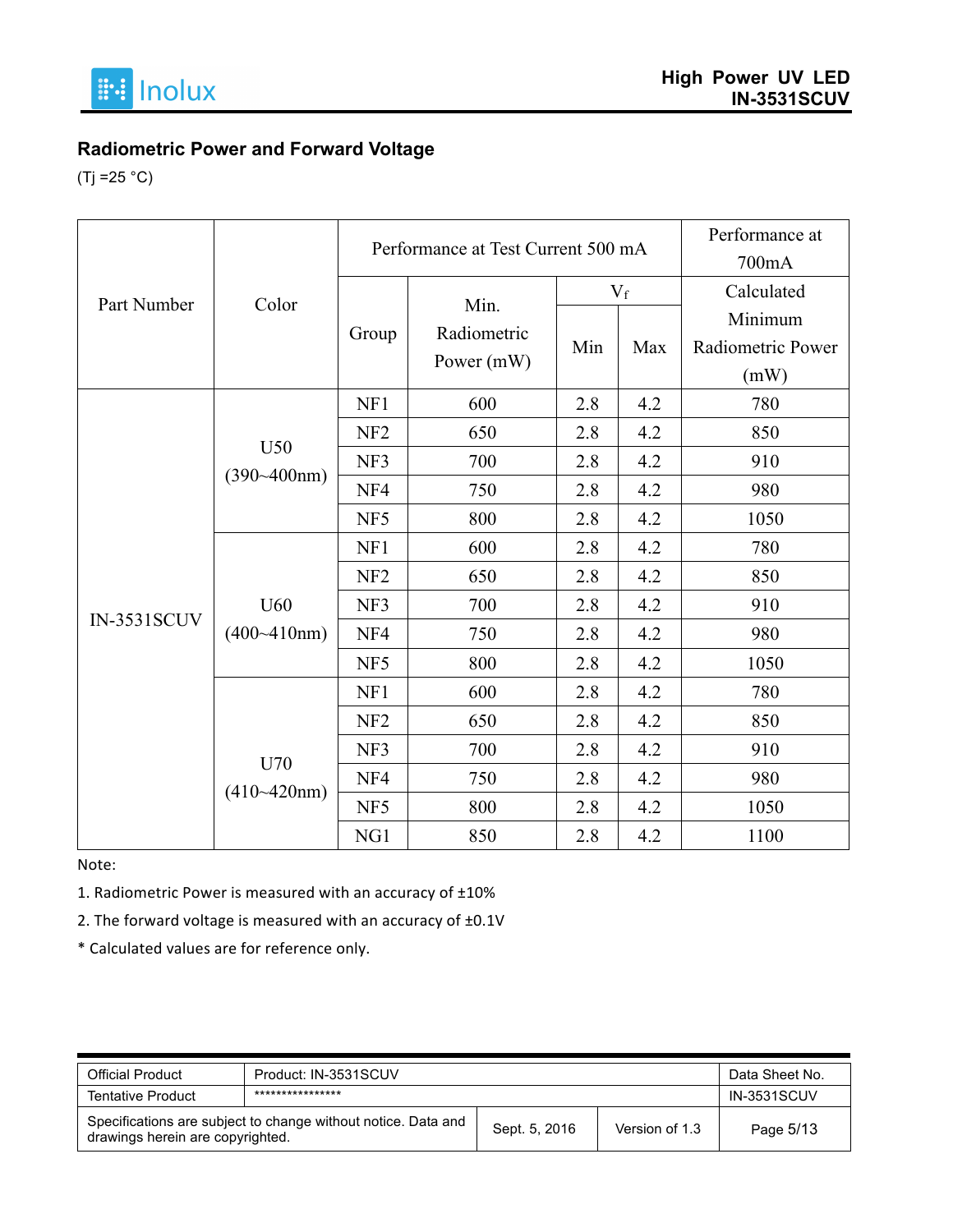#### **Forward Voltage Binning**

| <b>Part Number</b> | Performance at Test Current (500mA) |             |             |  |  |  |
|--------------------|-------------------------------------|-------------|-------------|--|--|--|
|                    | V <sub>f</sub> Group                | Minimum (V) | Maximum (V) |  |  |  |
|                    | V28                                 | 2.8         | 3.0         |  |  |  |
|                    | V30                                 | 3.0         | 3.2         |  |  |  |
|                    | V32                                 | 3.2         | 3.4         |  |  |  |
| <b>IN-3531SCUV</b> | V34                                 | 3.4         | 3.6         |  |  |  |
|                    | V36                                 | 3.6         | 3.8         |  |  |  |
|                    | V38                                 | 3.8         | 4.0         |  |  |  |
|                    | V40                                 | 4.0         | 4.2         |  |  |  |

#### **Product Characteristics**

#### **Absolute Maximum Ratings**

 $(Ti = 25 °C)$ 

| <b>Parameter</b>                 | Rating                                 |
|----------------------------------|----------------------------------------|
| DC Forward Current (mA)          | 800 <sub>m</sub> A                     |
| <b>LED Junction Temperature</b>  | $150^{\circ}$ C                        |
| <b>LED Operating Temperature</b> | $-40^{\circ}$ C ~ 125 $^{\circ}$ C     |
| Storage Temperature              | $-40^{\circ}$ C ~ 125 $^{\circ}$ C     |
| <b>Soldering Temperature</b>     | Max. 260°C / Max. 10 sec. (JEDEC 020c) |
| <b>ESD Sensitivity</b>           | 2,000V HBM (JESD-22A-114-B)            |
| Preconditioning                  | Acc. to JEDEC Level 2                  |

Notes:

1. Never operate the LEDs in reverse bias.

2. Do not drive at rated current for more than 5 seconds without proper thermal management.

3. When the LEDs are illuminating, operating current should be decided after considering the packages maximum temperature.

4. Caution: These devices emit high intensity UV/NUV light. Necessary precautions must be taken during operation. Do not look directly into the light or look through the optical system when in operation. Protective eyewear should be worn at all times during operation.

5. Lens discoloration may occur with prolonged exposure to UV/NUV light. Lens material will need to be tested for UV/NUV light compatibility and durability.

| <b>Official Product</b>                                                                           | Product: IN-3531SCUV | Data Sheet No.     |           |
|---------------------------------------------------------------------------------------------------|----------------------|--------------------|-----------|
| <b>Tentative Product</b>                                                                          | ****************     | <b>IN-3531SCUV</b> |           |
| Specifications are subject to change without notice. Data and<br>drawings herein are copyrighted. | Sept. 5, 2016        | Version of 1.3     | Page 6/13 |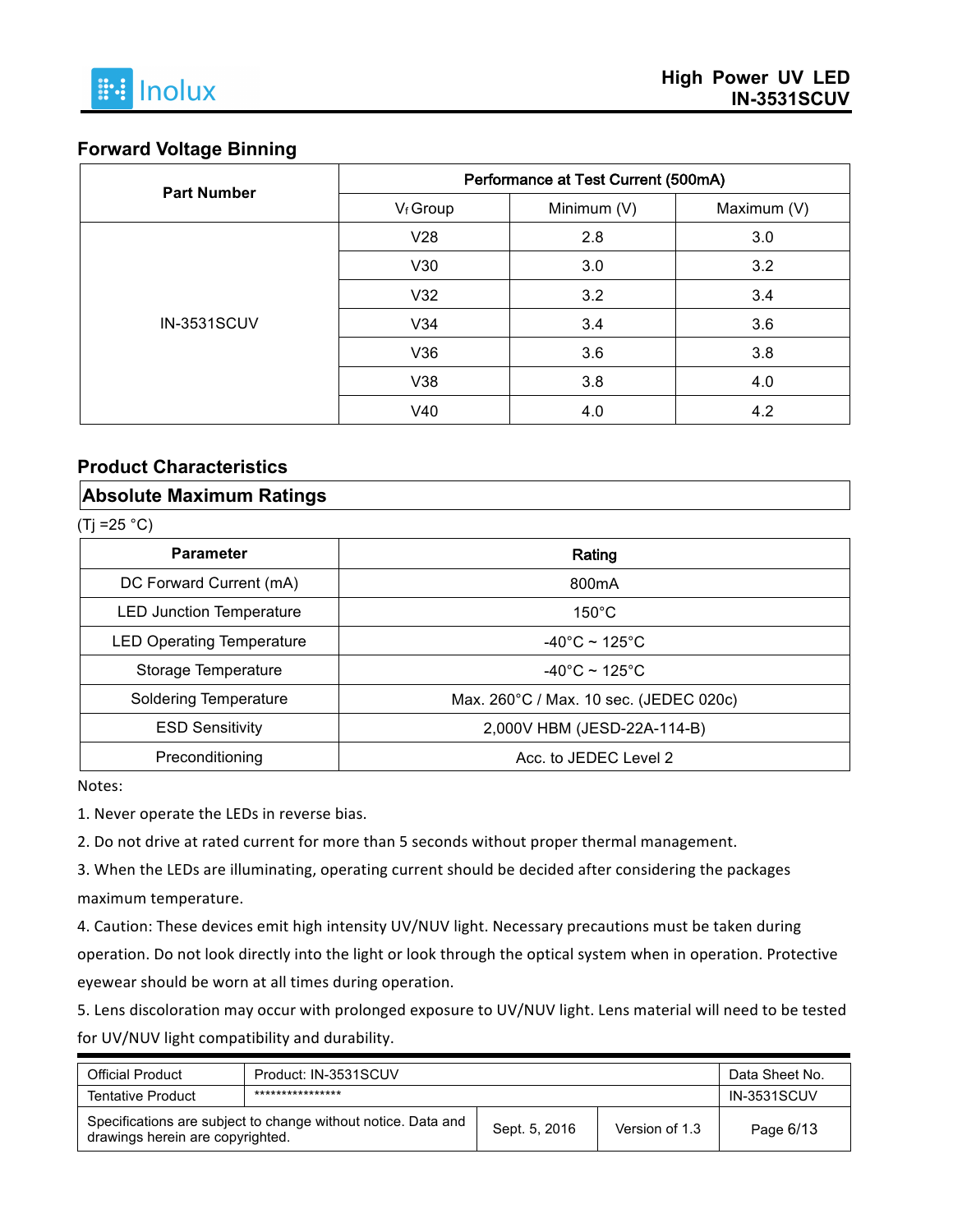

# **Electro-Optical Characteristics**

|                    |       |                      |     |               |                          | $(T_i 25 °C)$                     |
|--------------------|-------|----------------------|-----|---------------|--------------------------|-----------------------------------|
| <b>Part Number</b> |       | Peak Wavelength (λp) |     |               | Temperature              | Thermal                           |
|                    | Color |                      |     | $2\Theta$ 1/2 | Coefficient              | Resistance                        |
|                    |       |                      |     |               | of Vf                    | Junction to                       |
|                    |       |                      |     |               | $(mV)^{\circ}C)$         | Pad                               |
|                    |       | Min                  | Max |               | $\Delta$ VF $/\Delta$ TJ | $(^{\circ}C/W)$ RO <sub>J-L</sub> |
|                    | U50   | 390                  | 400 | 125           | $-2^{\sim} -4$           | 8                                 |
| <b>IN-3531SCUV</b> | U60   | 400                  | 410 | 125           | $-2^{\sim} -4$           | 8                                 |
|                    | U70   | 410                  | 420 | 125           | $-2^{\sim} -4$           | 8                                 |

Notes:

1. The peak/dominant wavelength is measured with an accuracy of  $\pm 1$ nm.

| <b>Official Product</b>          | Product: IN-3531SCUV                                                                             | Data Sheet No. |           |                    |
|----------------------------------|--------------------------------------------------------------------------------------------------|----------------|-----------|--------------------|
| <b>Tentative Product</b>         | ****************                                                                                 |                |           | <b>IN-3531SCUV</b> |
| drawings herein are copyrighted. | Specifications are subject to change without notice. Data and<br>Version of 1.3<br>Sept. 5, 2016 |                | Page 7/13 |                    |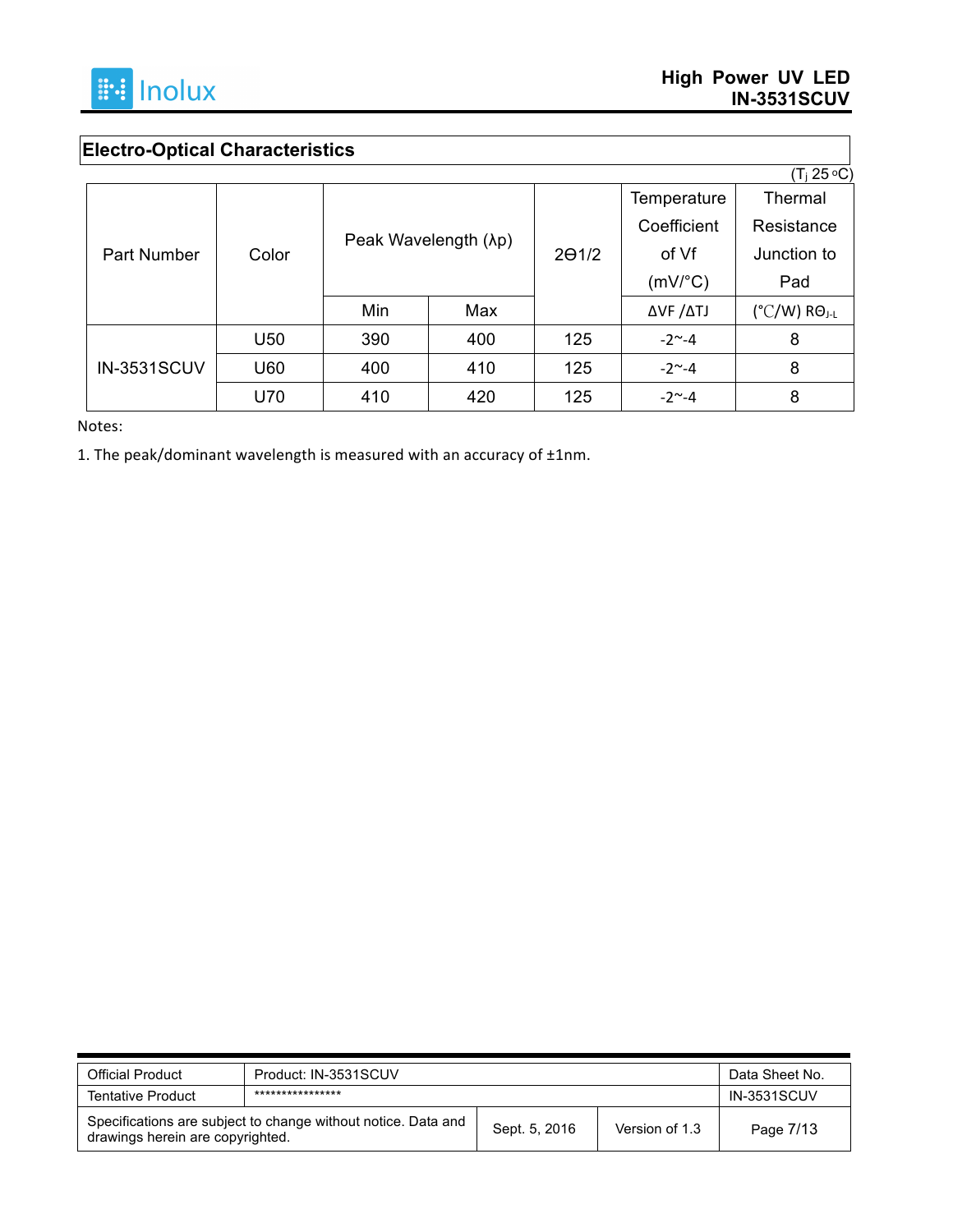# **Package Outline Dimension**

## **Recommended Soldering Pattern for Reflow Soldering**

Unit: mm Tolerance: +/-0.13



| <b>Official Product</b>          | Product: IN-3531SCUV                                                                             |  |           | Data Sheet No.     |
|----------------------------------|--------------------------------------------------------------------------------------------------|--|-----------|--------------------|
| <b>Tentative Product</b>         | ****************                                                                                 |  |           | <b>IN-3531SCUV</b> |
| drawings herein are copyrighted. | Specifications are subject to change without notice. Data and<br>Sept. 5, 2016<br>Version of 1.3 |  | Page 8/13 |                    |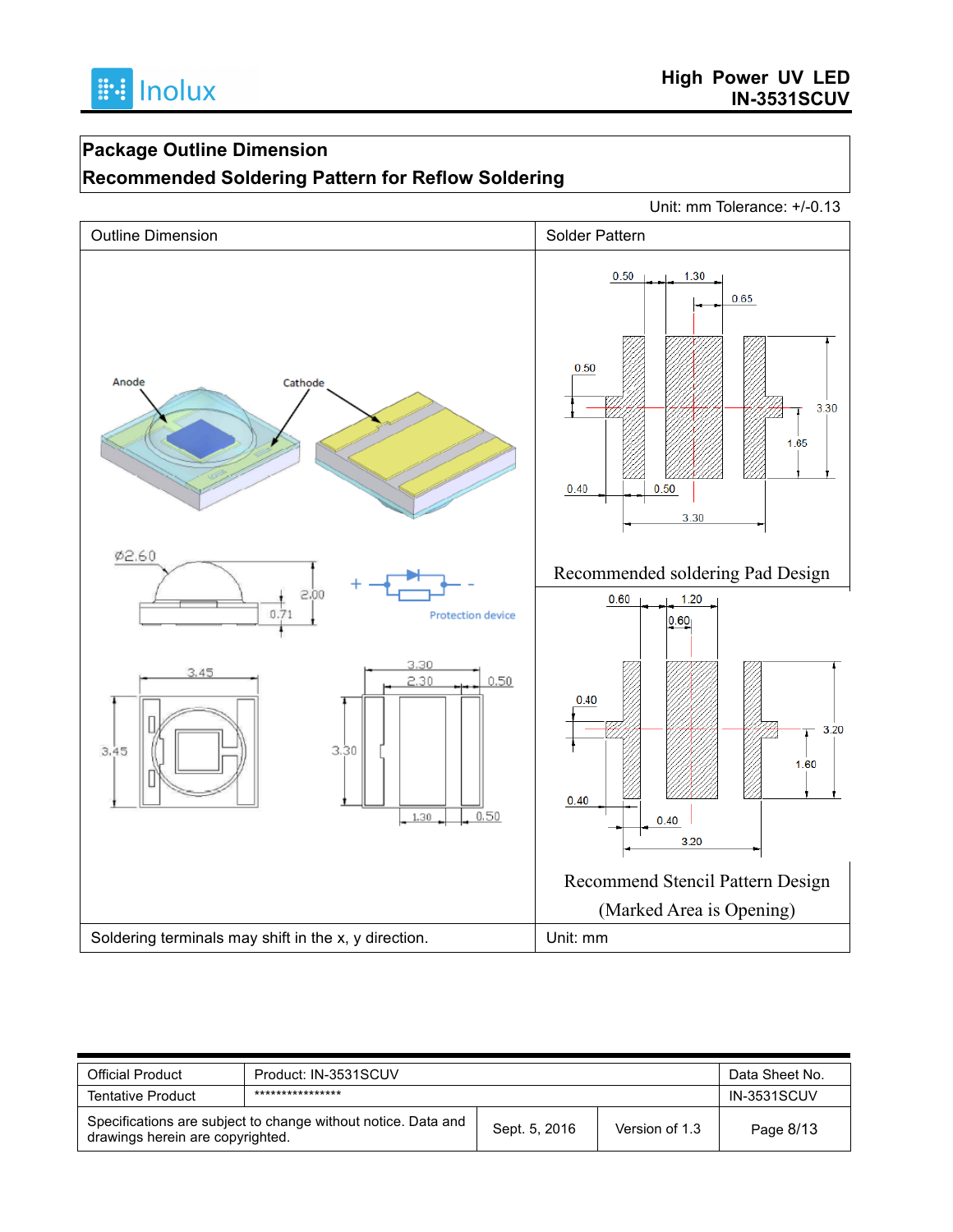

## **Characteristic Curves**



| <b>Official Product</b>                                                                           | Product: IN-3531SCUV |               |                | Data Sheet No.     |
|---------------------------------------------------------------------------------------------------|----------------------|---------------|----------------|--------------------|
| <b>Tentative Product</b>                                                                          | ****************     |               |                | <b>IN-3531SCUV</b> |
| Specifications are subject to change without notice. Data and<br>drawings herein are copyrighted. |                      | Sept. 5, 2016 | Version of 1.3 | Page 9/13          |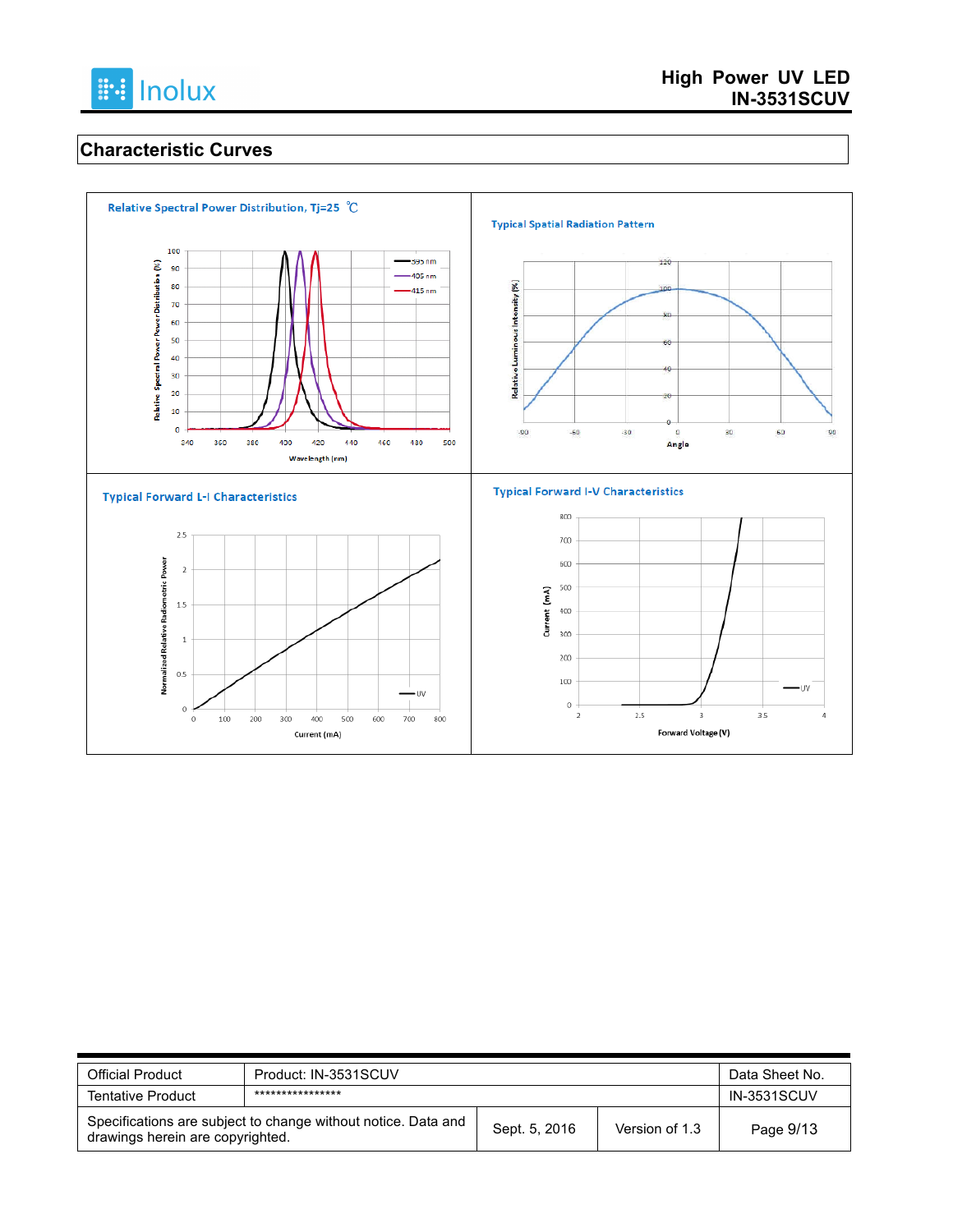

## **Thermal Design**

Thermal design of the end product is important. The thermal resistance between the junction and the solder point (RΘJ-S) and the end product should be designed to minimize the thermal resistance from the solder point to ambient in order to optimize the emitter life and optical characteristics. The maximum operation current is determined by the plot of Allowable Forward Current vs. Ambient Temperature.



The junction temperature can be correlated to the thermal resistance between the junction and ambient (Rja) by the following equation.

 $Tj=Ta + Rja*W$ 

Tj: LED junction temperature

Ta: Ambient temperature

Rja: Thermal resistance between the junction and ambient

W: Input power  $(I_F^*V_F)$ 

| <b>Official Product</b>                                                                           | Product: IN-3531SCUV | Data Sheet No. |                |                    |
|---------------------------------------------------------------------------------------------------|----------------------|----------------|----------------|--------------------|
| <b>Tentative Product</b>                                                                          | ****************     |                |                | <b>IN-3531SCUV</b> |
| Specifications are subject to change without notice. Data and<br>drawings herein are copyrighted. |                      | Sept. 5, 2016  | Version of 1.3 | Page 10/13         |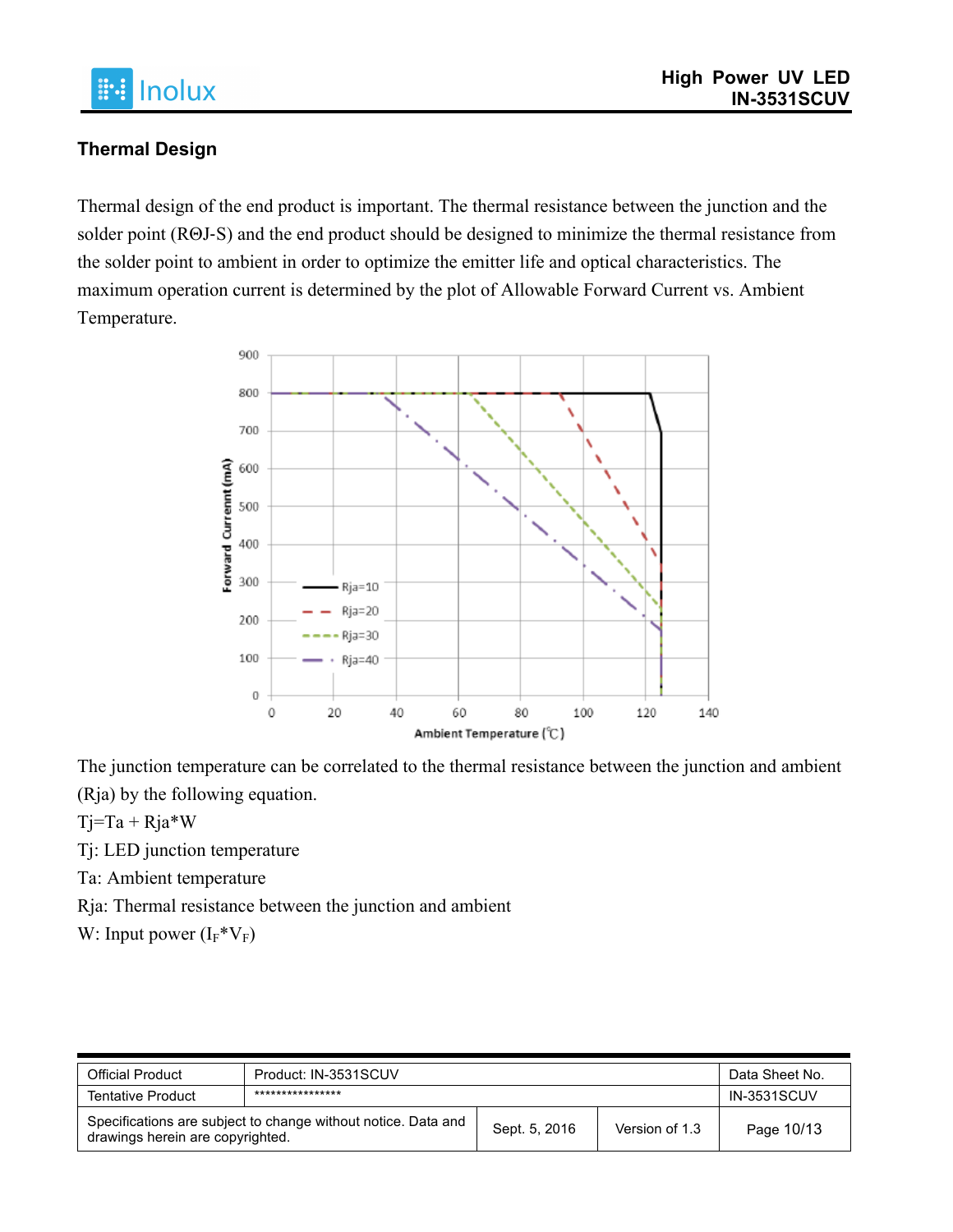## **Reflow Soldering**

The LEDs can be soldered using the parameter listed below. As a general guideline, the users are suggested to follow the recommended soldering profile provided by the manufacturer of the solder paste. Although the recommended soldering conditions are specified in the list, reflow soldering at the lowest possible temperature is preferred for the LEDs.



| <b>Profile Feature</b>                                                              | <b>Sn-Pb Eutectic Assembly</b>                       | <b>Pb-Free Assembly</b>                              |
|-------------------------------------------------------------------------------------|------------------------------------------------------|------------------------------------------------------|
| Average Ramp-up Rate<br>(Tsmax to Tp)                                               | 3°C /second max.                                     | 3°C /second max.                                     |
| Preheat<br>Temperature Min(Tsmin)<br>Temperature Max(Tsmax)<br>Time(tsmin to tsmax) | $100^{\circ}$ C<br>$150^{\circ}$ C<br>60-120 seconds | $150^{\circ}$ C<br>200°C<br>60-180 seconds           |
| Time maintained above:<br>Temperature(TL)<br>Time(tL)<br>Peak/classification        | $183^\circ$ C<br>60-150 seconds<br>$215^{\circ}$ C   | $217^{\circ}$ C<br>60-150 seconds<br>$260^{\circ}$ C |
| Temperature(Tp)<br>Time within 5°C of actual Peak<br>Temperature(tp)                | 10-30 seconds                                        | 20-40 seconds                                        |
| Ramp-Down Rate                                                                      | 6°C /second max.                                     | 6°C/second max.                                      |
| Time 25°C to Peak Temperature                                                       | 6 minutes max.                                       | 8 minutes max.                                       |

| <b>Official Product</b>                                                                           | Product: IN-3531SCUV |               |                | Data Sheet No.     |  |
|---------------------------------------------------------------------------------------------------|----------------------|---------------|----------------|--------------------|--|
| <b>Tentative Product</b>                                                                          | ****************     |               |                | <b>IN-3531SCUV</b> |  |
| Specifications are subject to change without notice. Data and<br>drawings herein are copyrighted. |                      | Sept. 5, 2016 | Version of 1.3 | Page 11/13         |  |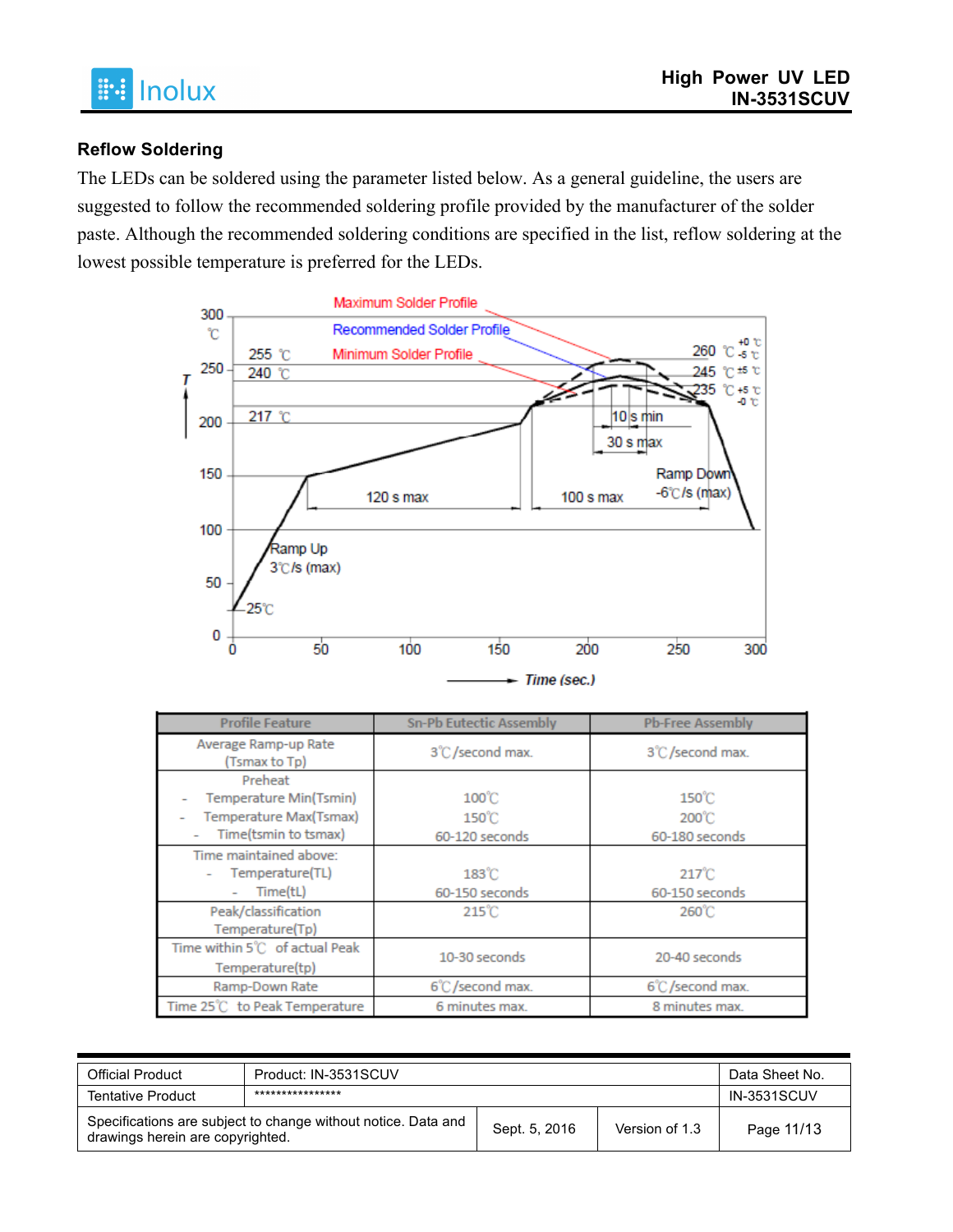

## **Packing Information**

The carrier tape is conformal to EIA-481D



Note : All Dimensions are in millimeter

| <b>Official Product</b>                                                                           | Product: IN-3531SCUV |               |                | Data Sheet No.     |  |
|---------------------------------------------------------------------------------------------------|----------------------|---------------|----------------|--------------------|--|
| <b>Tentative Product</b>                                                                          | ****************     |               |                | <b>IN-3531SCUV</b> |  |
| Specifications are subject to change without notice. Data and<br>drawings herein are copyrighted. |                      | Sept. 5, 2016 | Version of 1.3 | Page 12/13         |  |